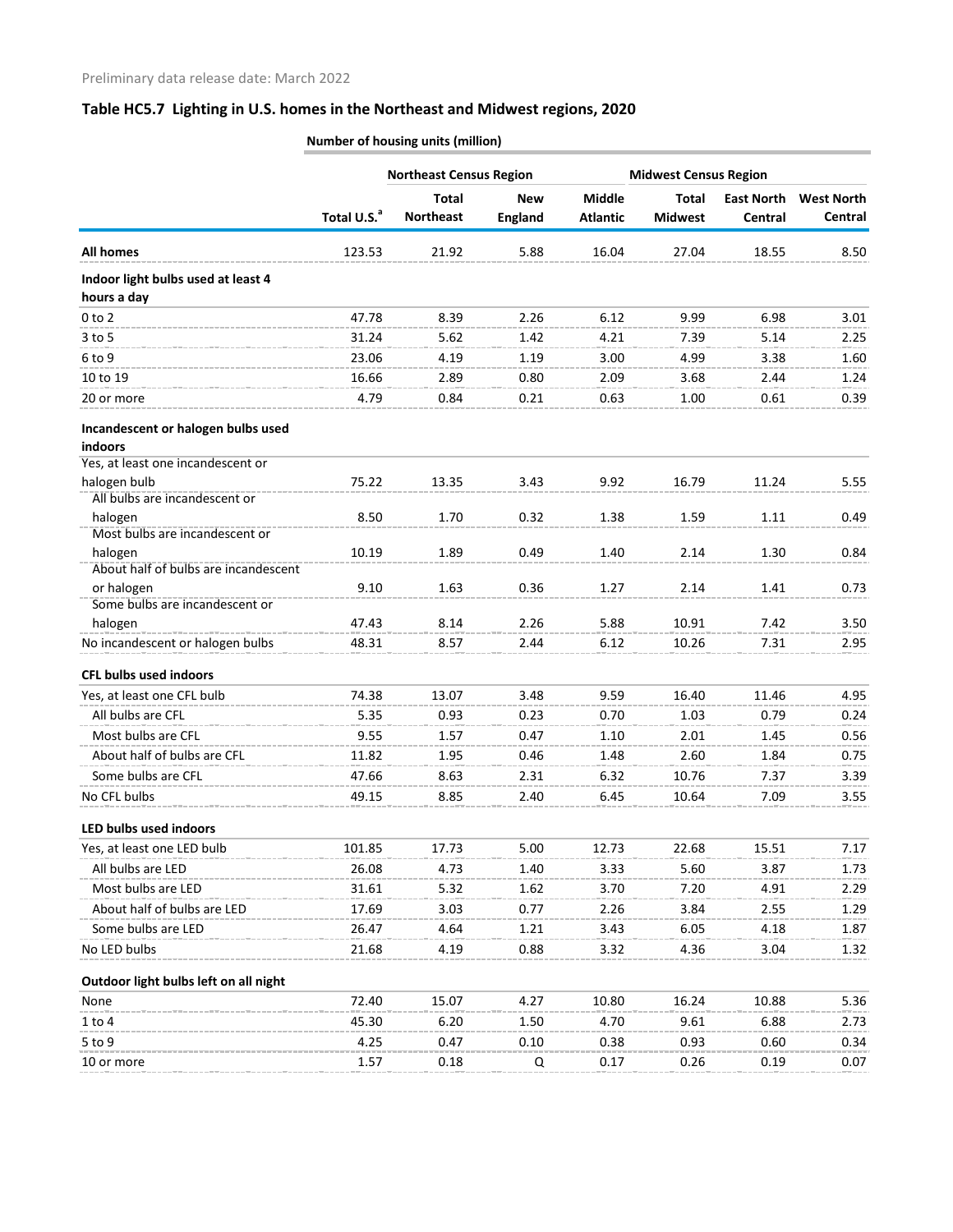## **Table HC5.7 Lighting in U.S. homes in the Northeast and Midwest regions, 2020**

|                                                  | Total U.S. <sup>a</sup> | <b>Northeast Census Region</b> |                              |                                  | <b>Midwest Census Region</b> |                              |                                     |  |
|--------------------------------------------------|-------------------------|--------------------------------|------------------------------|----------------------------------|------------------------------|------------------------------|-------------------------------------|--|
|                                                  |                         | Total<br><b>Northeast</b>      | <b>New</b><br><b>England</b> | <b>Middle</b><br><b>Atlantic</b> | Total<br><b>Midwest</b>      | <b>East North</b><br>Central | <b>West North</b><br><b>Central</b> |  |
| <b>All homes</b>                                 | 123.53                  | 21.92                          | 5.88                         | 16.04                            | 27.04                        | 18.55                        | 8.50                                |  |
| Type of outdoor light bulbs left on all<br>night |                         |                                |                              |                                  |                              |                              |                                     |  |
| At least 1 outdoor light bulb                    | 51.12                   | 6.85                           | 1.61                         | 5.24                             | 10.81                        | 7.67                         | 3.14                                |  |
| <b>LED</b>                                       | 33.26                   | 4.22                           | 0.99                         | 3.23                             | 7.29                         | 5.22                         | 2.06                                |  |
| <b>CFL</b>                                       | 8.39                    | 1.23                           | 0.25                         | 0.98                             | 1.68                         | 1.12                         | 0.56                                |  |
| Incandescent or halogen                          | 13.62                   | 1.95                           | 0.43                         | 1.52                             | 2.61                         | 1.85                         | 0.75                                |  |
| No outdoor light bulbs                           | 72.40                   | 15.07                          | 4.27                         | 10.80                            | 16.24                        | 10.88                        | 5.36                                |  |

**Number of housing units (million)**

Source: U.S. Energy Information Administration, Office of Energy Demand and Integrated Statistics, Form EIA-457A of the *2020 Residential Energy Consumption Survey*

Notes: Because of rounding, data may not sum to totals. See RECS Terminology for definition of terms used in these tables.

<sup>a</sup> Total U.S. includes all primary occupied housing units in the 50 states and the District of Columbia. Vacant housing units, seasonal units, second homes, military houses, and group quarters are excluded.

Q = Data withheld because either the relative standard error (RSE) was greater than 50% or fewer than 10 households in reporting sample.

N = No households in reporting sample.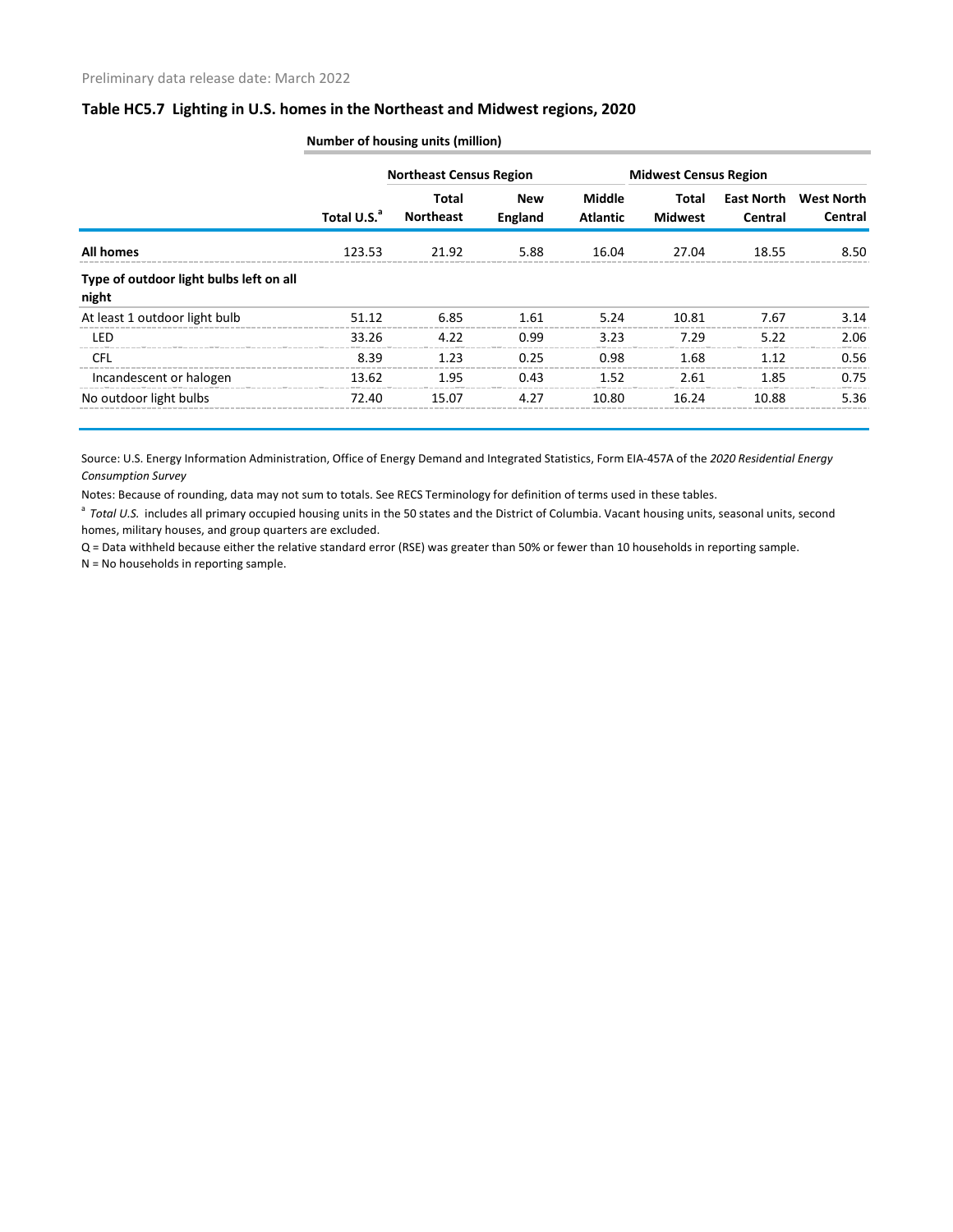**Relative standard errors (RSEs) for Table HC5.7 Lighting in U.S. homes in the Northeast and Midwest regions, 2020**

|                                                 |                         | <b>Northeast Census Region</b>   |                              | <b>Midwest Census Region</b>     |                                |                              |                              |
|-------------------------------------------------|-------------------------|----------------------------------|------------------------------|----------------------------------|--------------------------------|------------------------------|------------------------------|
|                                                 | Total U.S. <sup>a</sup> | <b>Total</b><br><b>Northeast</b> | <b>New</b><br><b>England</b> | <b>Middle</b><br><b>Atlantic</b> | <b>Total</b><br><b>Midwest</b> | <b>East North</b><br>Central | <b>West North</b><br>Central |
|                                                 |                         |                                  |                              |                                  |                                |                              |                              |
| <b>All homes</b>                                | 0.00                    | 0.00                             | 0.00                         | 0.00                             | 0.00                           | 0.00                         | 0.00                         |
| Indoor light bulbs used at least 4              |                         |                                  |                              |                                  |                                |                              |                              |
| hours a day                                     |                         |                                  |                              |                                  |                                |                              |                              |
| $0$ to $2$                                      | 1.21                    | 2.60                             | 3.80                         | 3.17                             | 2.86                           | 3.60                         | 3.63                         |
| 3 to 5                                          | 1.27                    | 3.40                             | 5.50                         | 3.88                             | 3.11                           | 3.94                         | 4.36                         |
| 6 to 9                                          | 1.80                    | 4.46                             | 5.52                         | 5.82                             | 3.92                           | 5.87                         | 5.18                         |
| 10 to 19                                        | 2.26                    | 5.13                             | 5.89                         | 6.14                             | 4.57                           | 5.60                         | 6.22                         |
| 20 or more                                      | 4.44                    | 8.10                             | 12.30                        | 9.74                             | 9.24                           | 12.76                        | 12.39                        |
| Incandescent or halogen bulbs used<br>indoors   |                         |                                  |                              |                                  |                                |                              |                              |
| Yes, at least one incandescent or               |                         |                                  |                              |                                  |                                |                              |                              |
| halogen bulb                                    | 0.70                    | 1.64                             | 2.60                         | 1.96                             | 1.60                           | 2.21                         | 1.99                         |
| All bulbs are incandescent or                   |                         |                                  |                              |                                  |                                |                              |                              |
| halogen                                         | 3.27                    | 7.64                             | 14.01                        | 8.07                             | 8.31                           | 11.49                        | 10.92                        |
| Most bulbs are incandescent or                  |                         |                                  |                              |                                  |                                |                              |                              |
| halogen<br>About half of bulbs are incandescent | 2.70                    | 5.54                             | 9.12                         | 7.23                             | 5.80                           | 9.43                         | 7.47                         |
| or halogen                                      | 2.52                    | 5.83                             | 9.53                         | 7.28                             | 6.56                           | 8.65                         | 8.33                         |
| Some bulbs are incandescent or                  |                         |                                  |                              |                                  |                                |                              |                              |
| halogen                                         | 1.03                    | 2.41                             | 3.62                         | 3.03                             | 2.43                           | 2.97                         | 3.37                         |
| No incandescent or halogen bulbs                | 1.08                    | 2.55                             | 3.66                         | 3.18                             | 2.62                           | 3.40                         | 3.75                         |
| <b>CFL bulbs used indoors</b>                   |                         |                                  |                              |                                  |                                |                              |                              |
| Yes, at least one CFL bulb                      | 0.57                    | 1.60                             | 2.67                         | 1.90                             | 1.26                           | 1.80                         | 2.53                         |
| All bulbs are CFL                               | 4.82                    | 10.76                            | 15.68                        | 12.74                            | 11.72                          | 13.10                        | 18.47                        |
| Most bulbs are CFL                              | 2.85                    | 6.52                             | 9.73                         | 8.46                             | 6.52                           | 8.32                         | 10.84                        |
| About half of bulbs are CFL                     | 2.75                    | 5.72                             | 10.86                        | 7.46                             | 6.10                           | 7.65                         | 9.53                         |
| Some bulbs are CFL                              | 1.02                    | 2.58                             | 3.49                         | 3.10                             | 1.97                           | 2.58                         | 3.47                         |
| No CFL bulbs                                    | 0.87                    | 2.36                             | 3.87                         | 2.83                             | 1.94                           | 2.92                         | 3.53                         |
| LED bulbs used indoors                          |                         |                                  |                              |                                  |                                |                              |                              |
| Yes, at least one LED bulb                      | 0.40                    | 0.98                             | 1.52                         | 1.16                             | 0.88                           | 1.17                         | 1.09                         |
| All bulbs are LED                               | 1.33                    | 3.45                             | 5.65                         | 3.93                             | 3.80                           | 5.13                         | 5.19                         |
| Most bulbs are LED                              | 1.48                    | 3.31                             | 4.21                         | 4.56                             | 2.69                           | 3.41                         | 4.43                         |
| About half of bulbs are LED                     | 1.88                    | 4.90                             | 6.19                         | 6.37                             | 3.94                           | 5.34                         | 7.63                         |
| Some bulbs are LED                              | 1.53                    | 3.43                             | 5.47                         | 4.04                             | 3.56                           | 4.65                         |                              |
| No LED bulbs                                    | 1.90                    |                                  |                              |                                  |                                |                              | 5.09                         |
|                                                 |                         | 4.14                             | 8.65                         | 4.43                             | 4.59                           | 5.98                         | 5.91                         |
| Outdoor light bulbs left on all night           |                         |                                  |                              |                                  |                                |                              |                              |
| None                                            | 0.66                    | 1.16                             | 1.80                         | 1.60                             | 1.28                           | 1.74                         | 1.92                         |
| $1$ to $4$                                      | 0.99                    | 2.76                             | 5.00                         | 3.60                             | 2.08                           | 2.73                         | 3.49                         |
| $5$ to 9                                        | 4.74                    | 12.67                            | 16.80                        | 14.59                            | 10.25                          | 13.87                        | 13.85                        |
| 10 or more                                      | 6.76                    | 18.66                            | 44.99                        | 19.60                            | 17.27                          | 22.27                        | 34.34                        |

## **RSEs for number of housing units**